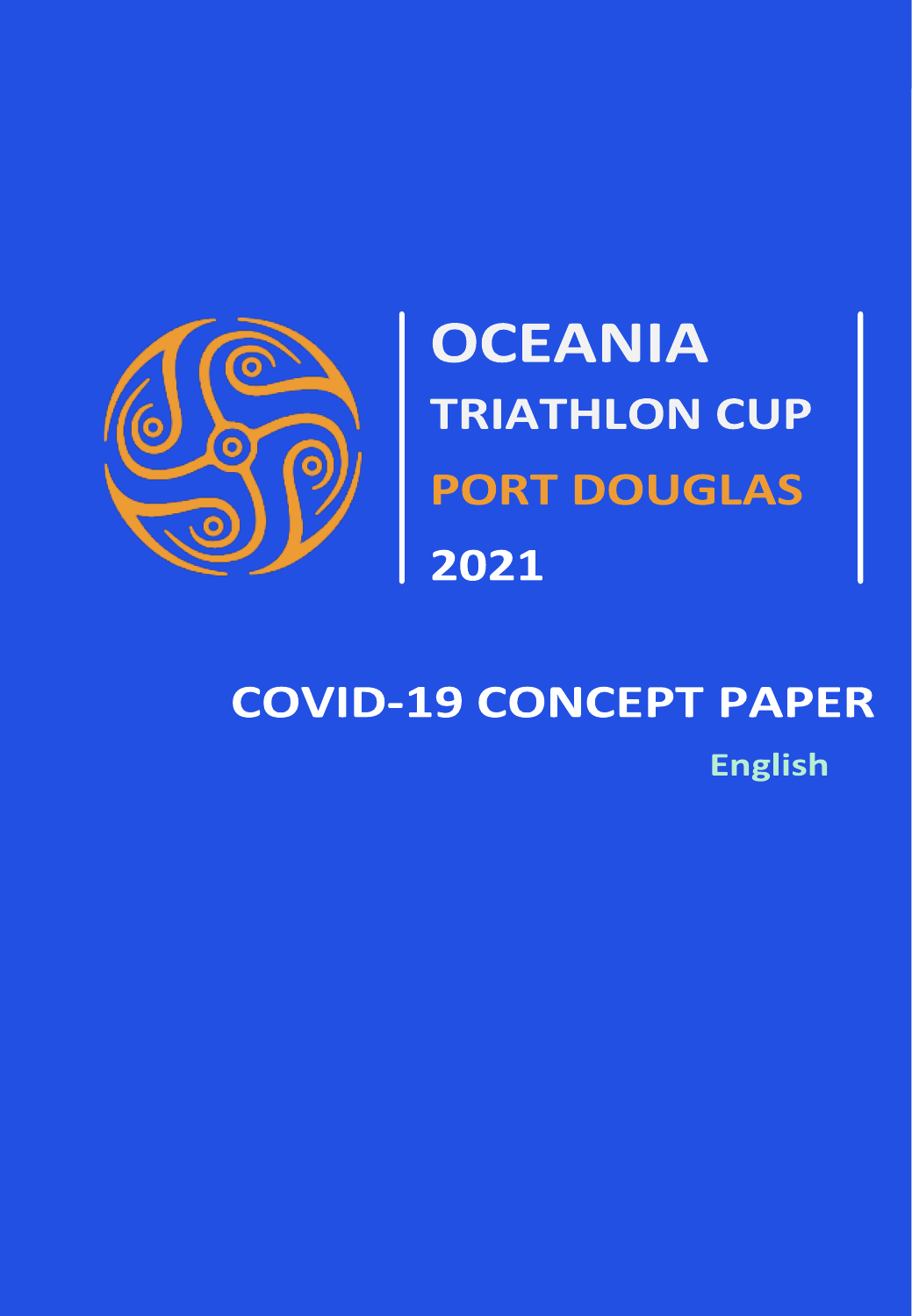#### **CONTENTS CONTENTS**



| <b>INDIVIDUAL RESPONSIBILITY</b>                                   | $\mathbf{1}$            |
|--------------------------------------------------------------------|-------------------------|
| <b>RISK ASSESSMENT AND MITIGATION</b>                              | $\mathbf{1}$            |
| <b>PARTICIPANTS' HEALTH SCREENING &amp; PRE ENTRY REQUIREMENTS</b> | $\mathbf{1}$            |
| <b>CLOSE CONTACT DEFINITION &amp; PROCESS TO FOLLOW</b>            | 3                       |
| <b>USE OF MASK &amp; RUBBER GLOVES</b>                             | $\overline{\mathbf{3}}$ |
| <b>ISOLATION AREA AND SUSPICIOUS CASE</b>                          | 3                       |
| <b>VENUE AND EVENT STRUCTURE</b>                                   | $\overline{4}$          |
| <b>CLEANING AND SANITATION</b>                                     | 5                       |
| <b>ATHLETES' SERVICES</b>                                          | 5                       |
| <b>EVENT FORMAT</b>                                                | 6                       |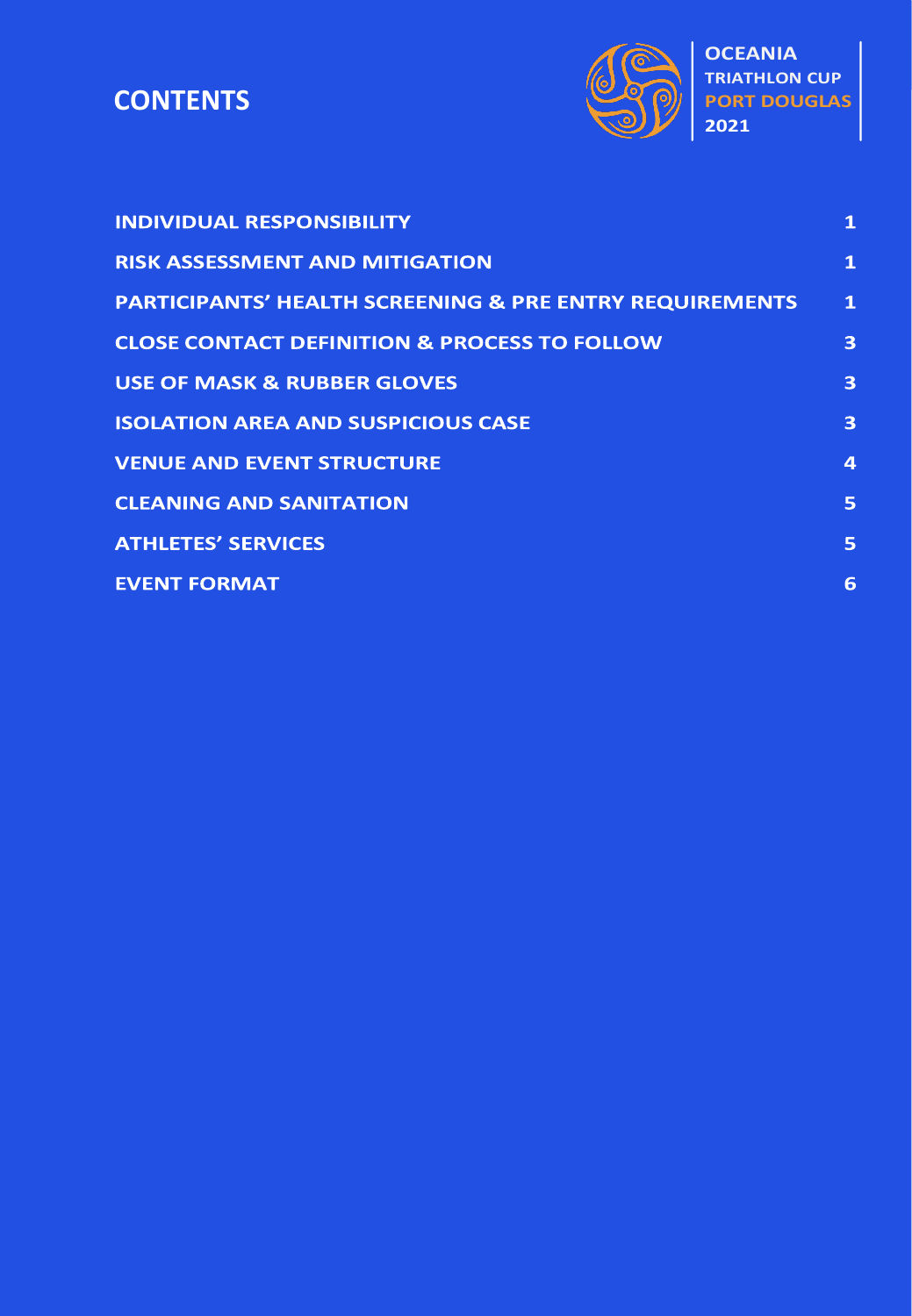

# **WELCOME**

# **INDIVIDUAL RESPONSIBILITY**

The event will follow current Queensland Government Health regulation, please refer to the following link for complete details - [https://www.qld.gov.au/health/conditions/health](https://www.qld.gov.au/health/conditions/health-alerts/coronavirus-covid-19)[alerts/coronavirus-covid-19](https://www.qld.gov.au/health/conditions/health-alerts/coronavirus-covid-19)

Currently, Australia has travel restrictions from all countries except for New Zealand. Anyone entering the country from outside of New Zealand is require to apply for an exemption with further details found here - <https://covid19.homeaffairs.gov.au/travel-restrictions#toc-2>

## **RISK ASSESSMENT AND MITIGATION**

The Local Organizing Committee (LOC) used the Qld Government COVID-19 Safe event plan framework to design the event.

The LOC is implementing its activities to comply with the local health authority protocols and minimize the risk of pandemic spread, keeping participants and the public safe and healthy.

A careful management of the schedule and access times of the athletes will be implemented to access the competition areas with an adequate social distancing and an immediate exit once finished.

Data collection systems will be used to manage the contacts of everyone involved in the event. This includes athletes, technical officials, coaches, volunteers, staff, authorities and spectators. This is to ensure that contact tracing can be facilitated by necessary parties.

## **PARTICIPANTS' HEALTH SCREENING & PRE ENRTY REQUIREMENTS**

All attendee's will be required to complete a Pre event health screening questionnaire before arriving at the race site (as is outlined in the World Triathlon Health Screening requirements Table on the following page). All other standard WT health screening requirements will not be required for this event. *The link to complete this questionnaire can be accesse[d HERE >.](https://forms.office.com/r/wxKAjACVpP)* ALL attendees will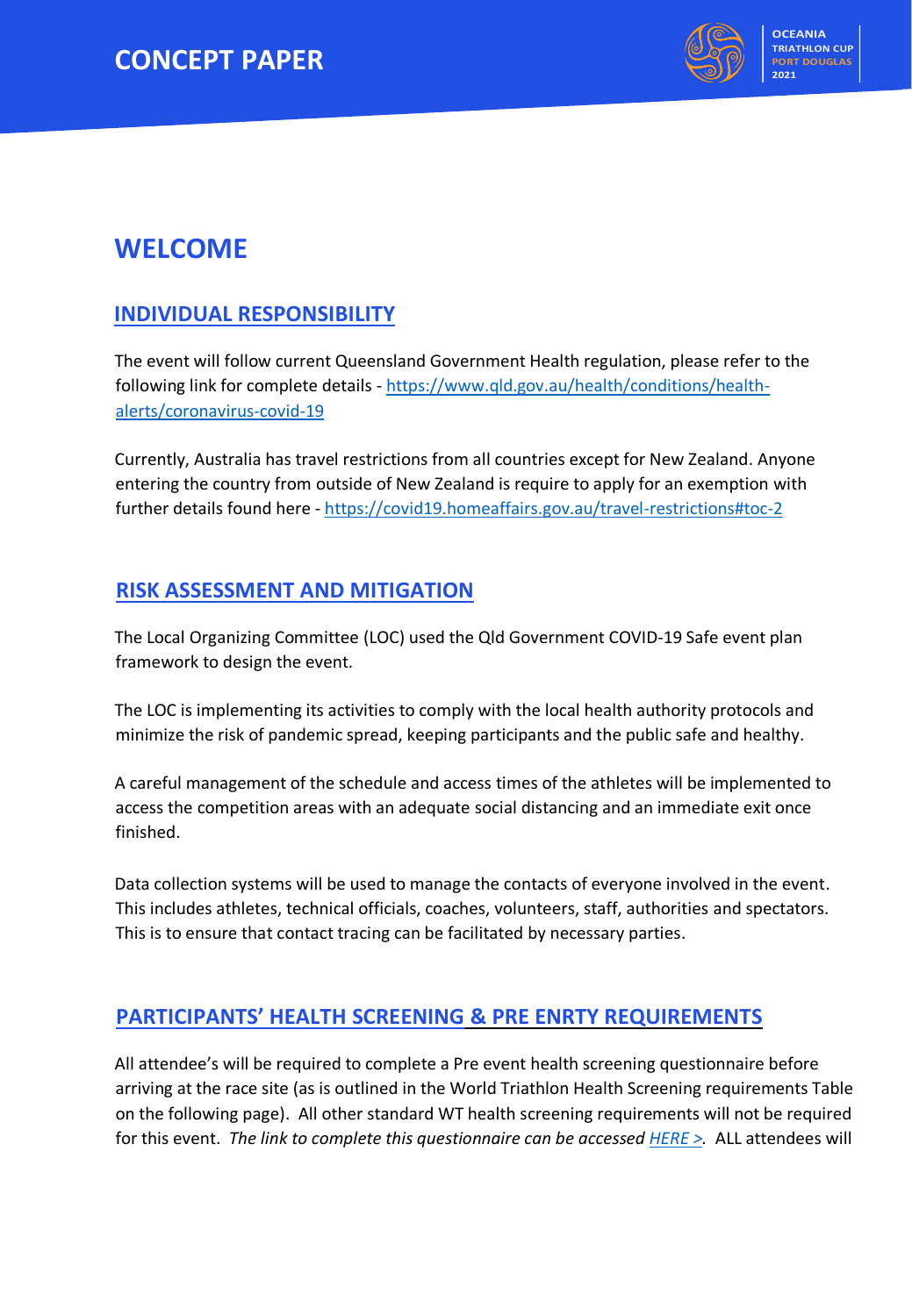

**OCEANIA TRIATHLON CUP PORT DOUGLAS 2021**

be required to complete this questionnaire that wish to have access in and around the event precinct. **PLEASE complete as close as possible to the time in which you are going to arrive on Saturday (i.e. Friday night or Saturday morning).** Athletes are to send this link to any spectators they are aware of intending to watch on race day. There will be a QR code around the event site for those that do not complete in advance of arriving.

ALL event attendee's are asked to install the following application to help facilitate contact tracing if required;

1. COVIDSafe - <https://www.health.gov.au/resources/apps-and-tools/covidsafe-app>



A COVID-19 Officer will be appointed within the technical team. They will be responsible for coordinating and monitoring compliance and enforcement of health safety regulations.

For the avoidance of doubt, the completion of the Pre Screening Health Questionnaire is **absolutely mandatory** for **everyone** as listed in the table below. *Due to the overall size of the precinct and the fact that it is outdoors means that validation of the completion of the pre-event health screening for spectators will not occur (however highly advised to complete).*

#### **World Triathlon Health Screening Requirements**

|                       | <b>Pre-event</b> | <b>COVID-19 test</b>               | <b>Medical</b>                     | <b>COVID-19 test</b>               | <b>Daily health</b>                |
|-----------------------|------------------|------------------------------------|------------------------------------|------------------------------------|------------------------------------|
|                       | questionnaire    | before traveling                   | certificate                        | at event                           | screening                          |
| <b>Elite athletes</b> | yes              | $No - WT$<br>exemption in<br>place | $No - WT$<br>exemption in<br>place | $No - WT$<br>exemption in<br>place | $No - WT$<br>exemption in<br>place |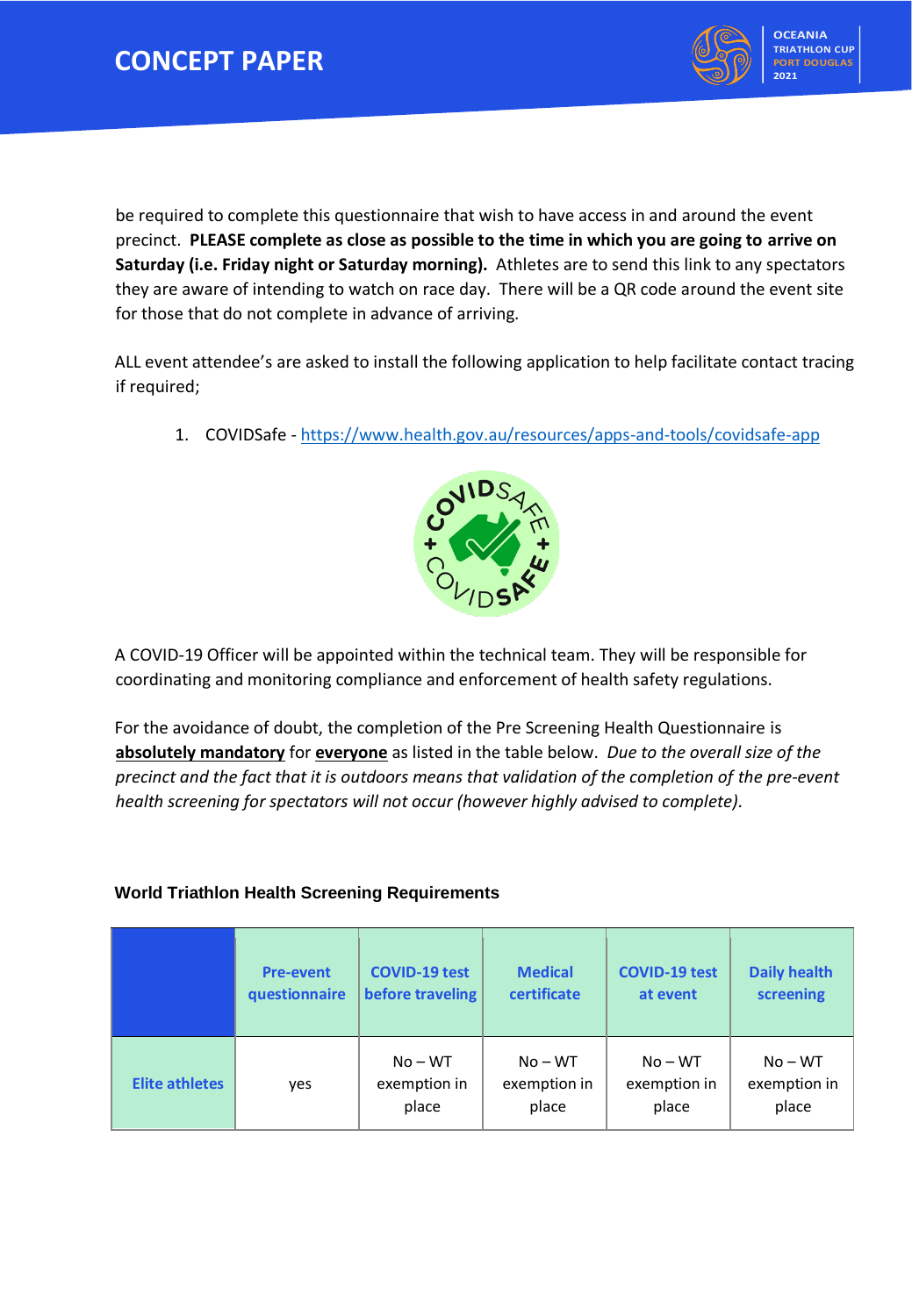

| <b>Coaches</b><br>/ team medical<br>/ support NF<br>personnel | yes                          | $No - WT$<br>exemption in<br>place | $No - WT$<br>exemption in<br>place | $No - WT$<br>exemption in<br>place | $No - WT$<br>exemption in<br>place |
|---------------------------------------------------------------|------------------------------|------------------------------------|------------------------------------|------------------------------------|------------------------------------|
| <b>TDs/NTOs</b>                                               | yes                          | $No - WT$<br>exemption in<br>place | $No - WT$<br>exemption in<br>place | $No - WT$<br>exemption in<br>place | $No - WT$<br>exemption in<br>place |
| <b>LOC</b><br>/ Contractors                                   | yes                          | $No - WT$<br>exemption in<br>place | $No - WT$<br>exemption in<br>place | $No - WT$<br>exemption in<br>place | $No - WT$<br>exemption in<br>place |
| <b>Spectators</b>                                             | Advised but not<br>mandatory | $No - WT$<br>exemption in<br>place | $No - WT$<br>exemption in<br>place | $No - WT$<br>exemption in<br>place | $No - WT$<br>exemption in<br>place |

# **CLOSE CONTACT DEFINITION AND PROCESS TO FOLLOW IN CASE OF POSITIVE CASE**

**Please refer to the following QLD Government protocol in relation to management of close contacts of COVID-19 positive cases (should you be deemed one);**

[https://www.qld.gov.au/health/conditions/health-alerts/coronavirus-covid-19/current](https://www.qld.gov.au/health/conditions/health-alerts/coronavirus-covid-19/current-status/public-health-directions/management-of-close-contacts)[status/public-health-directions/management-of-close-contacts](https://www.qld.gov.au/health/conditions/health-alerts/coronavirus-covid-19/current-status/public-health-directions/management-of-close-contacts)

# **USE OF MASK/MOUTH-NOSE FACE COVERING AND RUBBER/DISPOSABLE GLOVES**

In line with QLD health Protocols the use of masks and gloves is currently not required (attendees will be advised if this health advice changes). Attendees are however asked to bring a mask with them should government restrictions change.

## **ISOLATION AREA AND SUSPICIOUS CASE**

During the event, if a Suspicious Case is identified: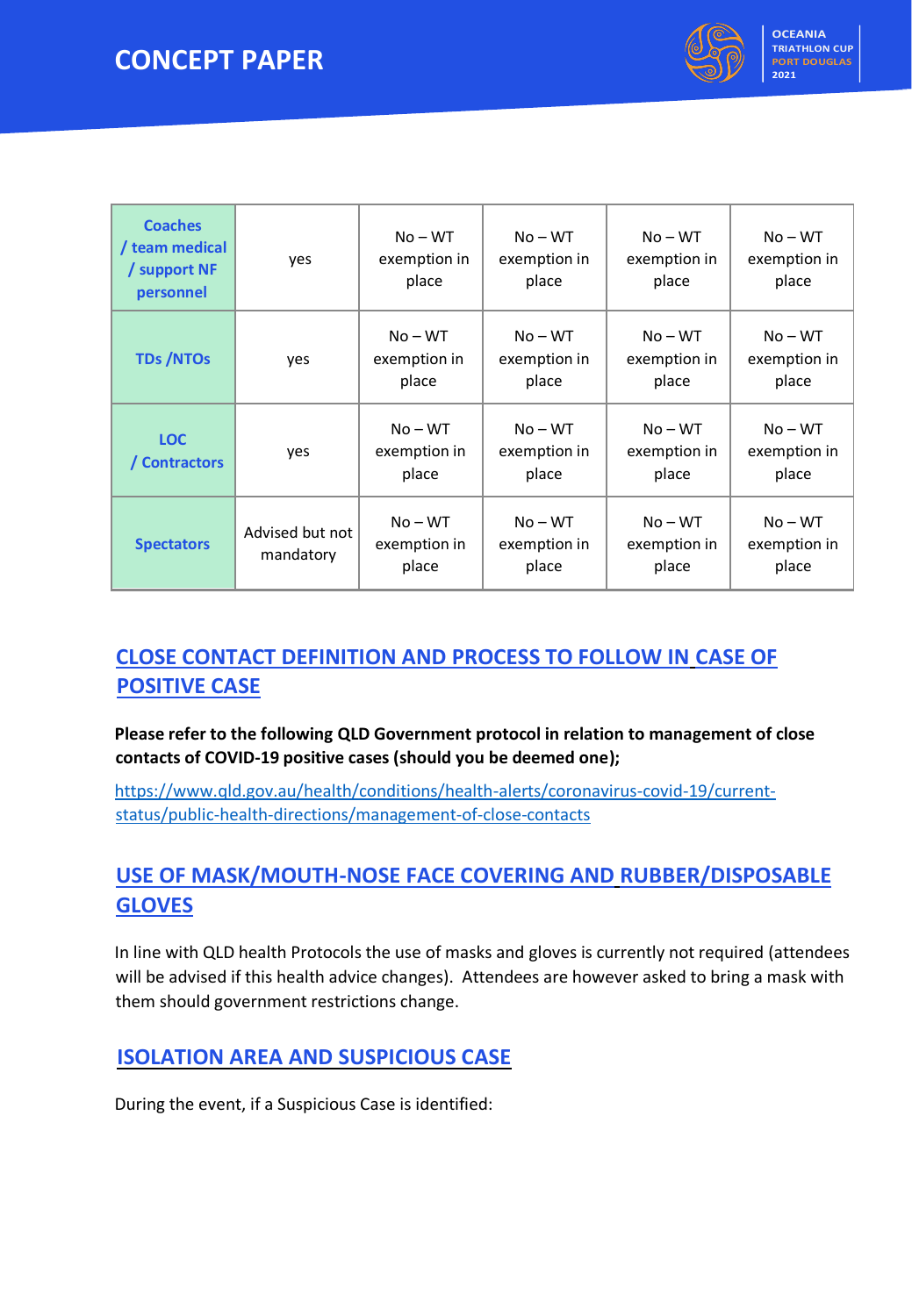# **CONCEPT PAPER**



- A surgical mask will be applied (new provided by the LOC), preferably by the own Suspicious Case;
- That person will be taken to the Isolation Area by a staff member;
- The First Aid officer in charge of the Isolation Area will call 13 HEALTH and follow recommendations
- The Isolation Area will be provided with an exclusive bathroom, sealed water, surgical masks, hand sanitizers and alcohol solution wipes.

The definition of suspicious case is: If you have any symptoms such as a fever, cough, general malaise/fatigue, or a body temperature of 37.5 °C or higher (even without other symptoms).

## **VENUE AND EVENT STRUCTURE**

The event venue will be organised in such a way as to ensure the physical distancing can be maintained (outside of the field of play). The Athlete Lounge will be the sole area designated for athletes with all other areas open for spectator viewing, who will also be asked to follow the rules of social distancing.

As outlined on the map below – the blue circled area's have been identified as the entry points for race site, and as such will have a CCB with the QR Code for spectators to complete the Preevent Health screening if they have not already received the link prior to the event.

All attendees that are required to complete the pre-event health screening will need to be validated near the athlete registration and have an X marked on the back of their hand. If you are not an athlete and do not have an x on the back of either of your hands then there is a high possibility you will be asked to present evidence of completion of the Health Screening (screenshot of completion screen).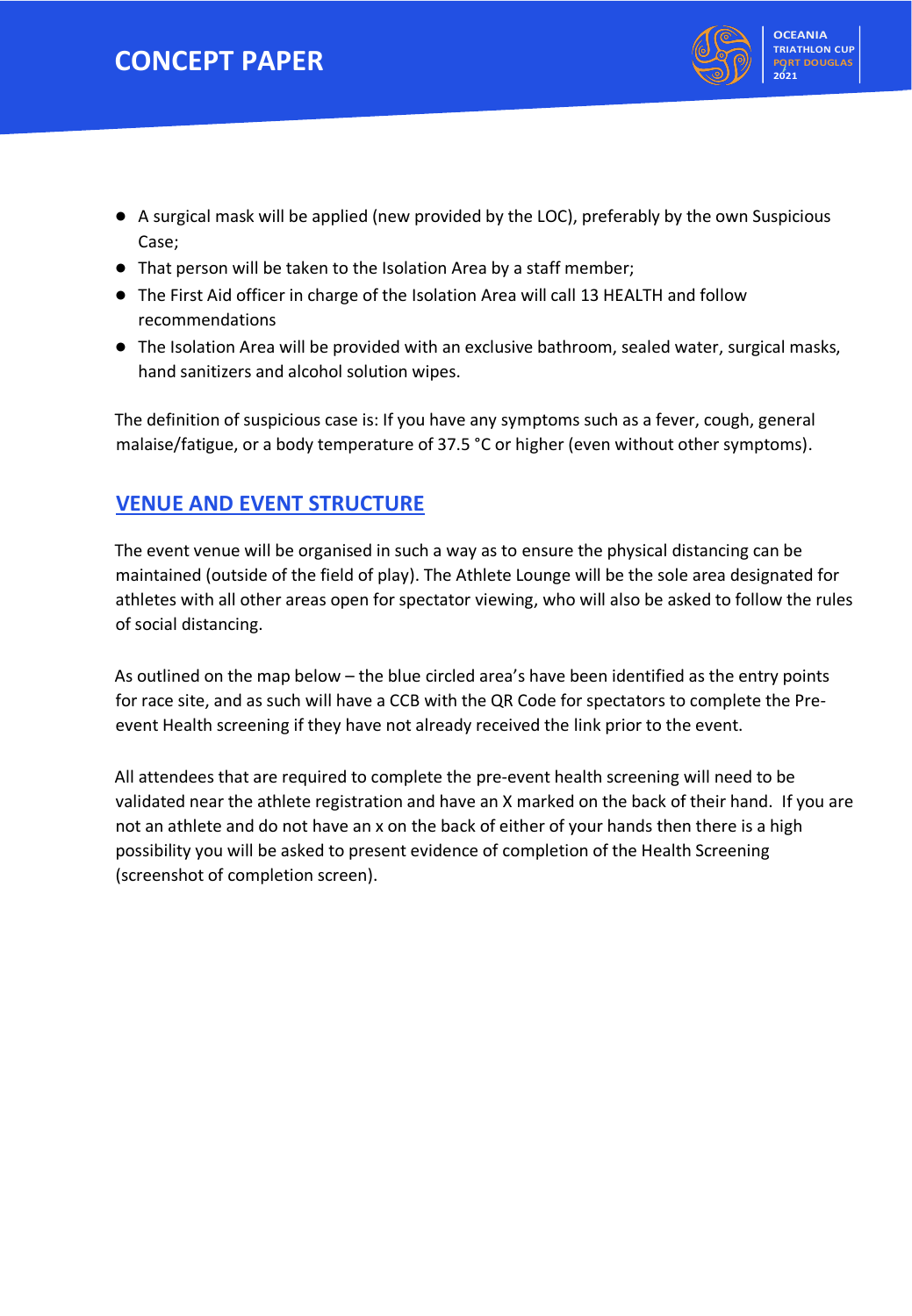



# **CLEANING AND SANITATION**

*All event attendees are asked to bring their own supply of hand sanitiser.*

## **ATHLETES' SERVICES**

#### **TRAINING FACILITIES**

Training access in advance of the event (outside of the 26<sup>th</sup> of June) will be the responsibility of athletes to source.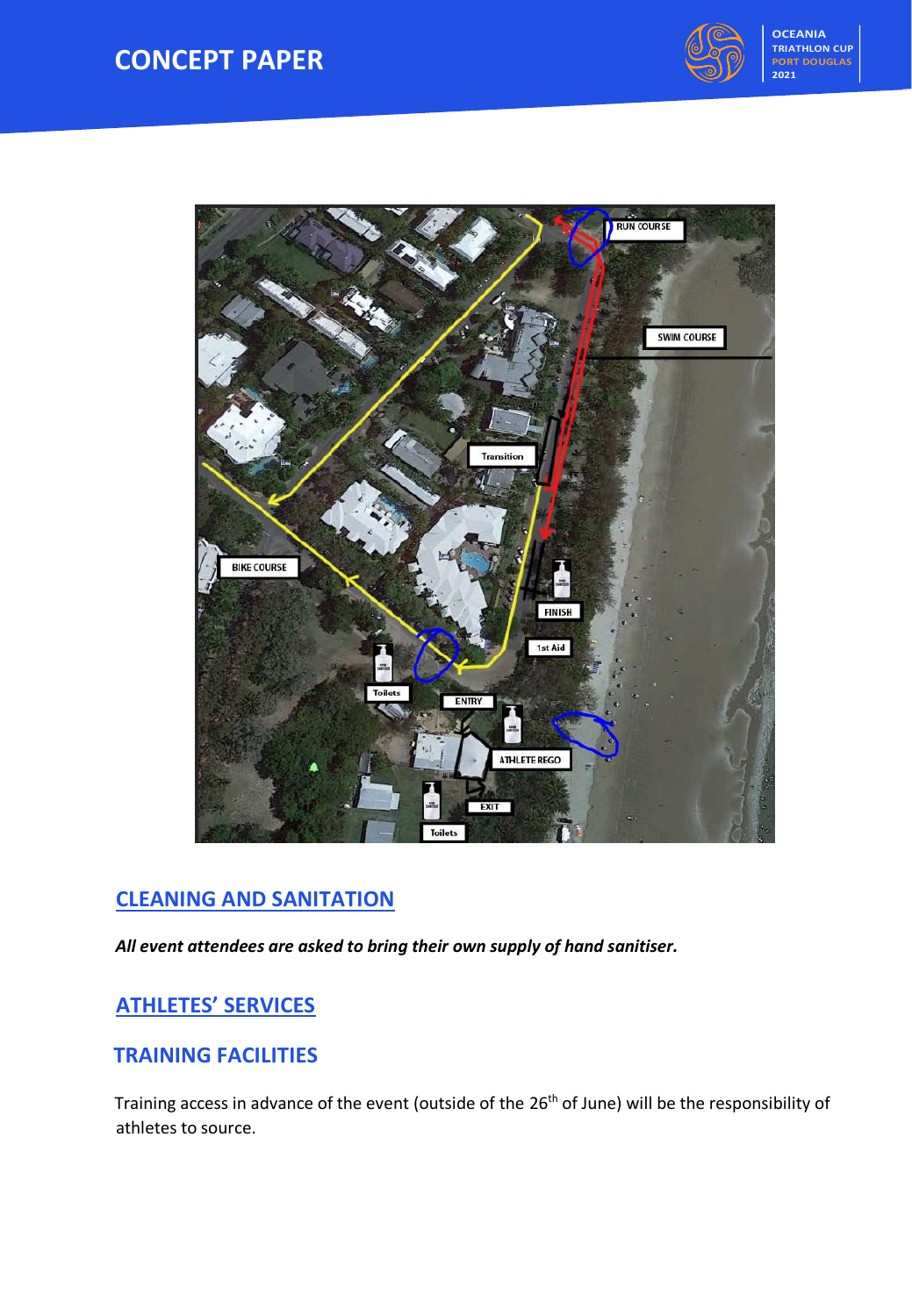# **CONCEPT PAPER**



#### **ATHLETES' AND COACHES' BRIEFING**

- The online briefing will be pre-recorded with the link being released from Thursday
- There are no penalties for those who arrive late or miss the online briefing.
- The race briefing will also be available on the events' website.
- The TD will be available for any clarifications: Cathy Hoare [cathyhoare@ozemail.com.au](mailto:cathyhoare@ozemail.com.au)

#### **RACE PACKAGE DISTRIBUTION**

The athlete must pick up the race pack in person at the venue. Saturday June 26, Port Douglas Surf Club Bar & Bistro.

#### **COURSE FAMILIARISATIONS**

There are no official course familiarisations

#### **EVENT FORMAT**

**START OF THE RACE:** There will be a maximum of 40 athletes on the start line for males and 30 for females and 10 for paratriathlon, therefore minimising queuing and numbers on the start line at any one time.

**TRANSITION AREA:** Bike positioning (on transition racks) will be spaced out as much as feasible within the confines of the transition area.

**AID STATIONS:** Only water (bottled) will be provided at the aid stations. There will be aid stations on the run course and at the finish line.

**PENALTY BOX:** It will be organised in such a way as to ensure social distancing.

#### **FINISH AREA:**

After crossing the finish line, the athletes will be directed to a first recovery area, and after they will continue to the athletes' lounge. At the recovery area the athletes will take the water themselves. The First Aid Tent will be located next to the finish area.